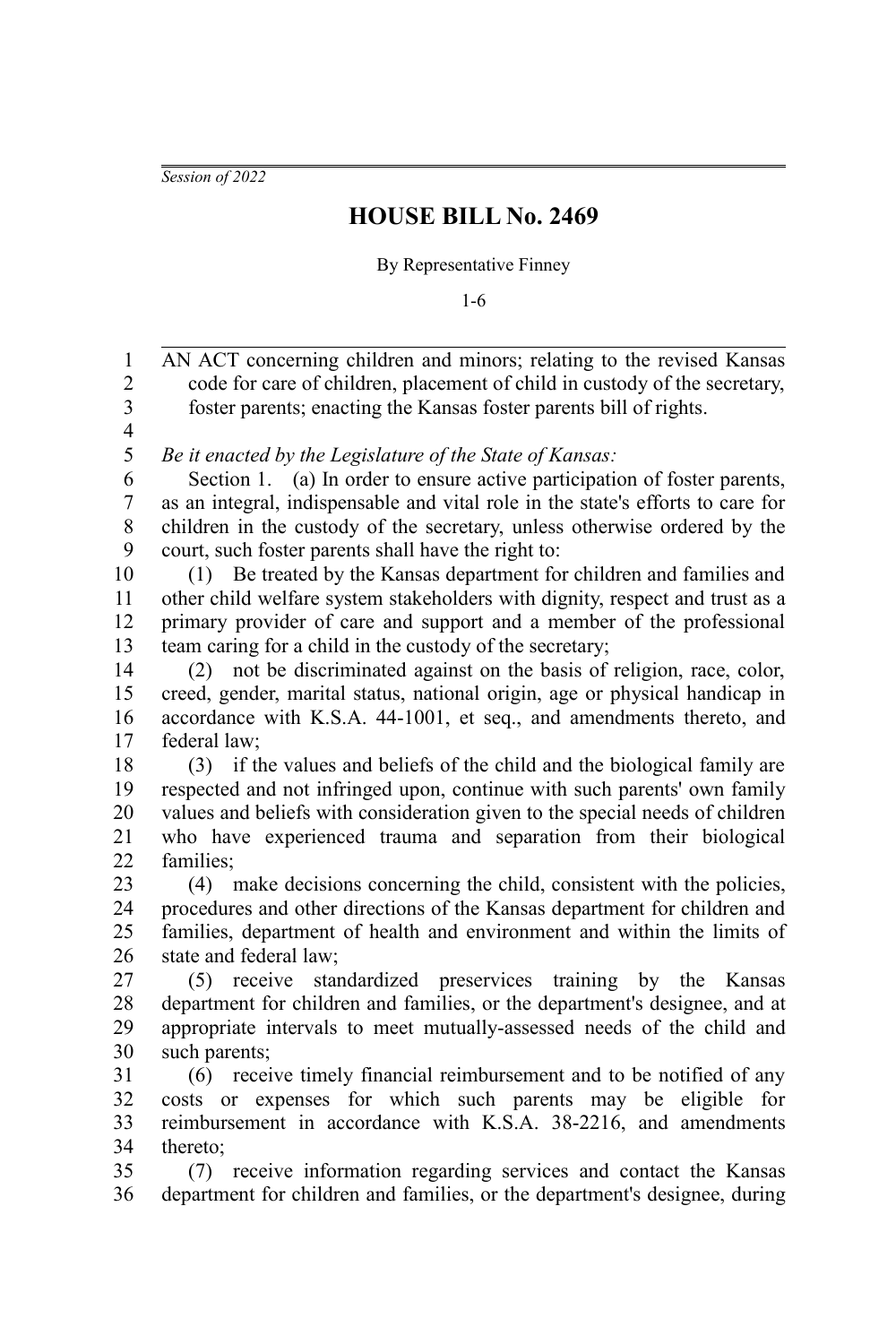regular business hours and a telephone number for after business hours in the event of an emergency; 1 2

(8) be notified, prior to the placement of a child, of any information or issues concerning the child and known to the Kansas department for children and families, or the department's designee, that is relevant to the care of a child when such child is placed with such parents or that may jeopardize the health and safety of the foster family or the child or alter the manner in which care and services should be administered; 3 4 5 6 7 8

(9) discuss known information regarding the child prior to placement and be provided such information from the Kansas department for children and families as such information becomes available under state and federal law; 9 10 11 12

(10) with reasonable notice, refuse placement of a child in such parents' home or to request the removal of a child from such parents' home; 13 14 15

(11) receive any available information through the Kansas department for children and families regarding the number of times a child has been placed and the reasons for such placements, and to receive the names and phone numbers of any previous placements if such placements have authorized such a release by law; 16 17 18 19 20

(12) receive information from the Kansas department for children and families that is relevant to the care of a child when the child is placed with such parents; 21 22 23

(13) provide input and participate in the case planning process for the child and the right to participate in and be informed about the planning of visitation between the child and the child's biological family, recognizing that visitation with the biological family is important, in accordance with K.S.A. 38-2255, and amendments thereto; 24 25 26 27 28

(14) communicate with the child's child welfare case management provider and to share and obtain relevant and appropriate information regarding such child's placement; 29 30 31

(15) communicate with members of the child's professional team, for the purpose of participating in such child's case plan, with other professionals who work with such child's child welfare case management provider, including, but not limited to, therapists, physicians and teachers, as allowable by rules and regulations, state and federal law; 32 33 34 35 36

(16) be notified in advance of any court hearing or review where the case plan or permanency of the child is an issue, including periodic reviews held by the court, in accordance with the revised Kansas code for care of children; 37 38 39 40

(17) be considered, when appropriate, as a placement option, if a child who was formerly placed with such parents is in the custody of the secretary again; 41 42 43